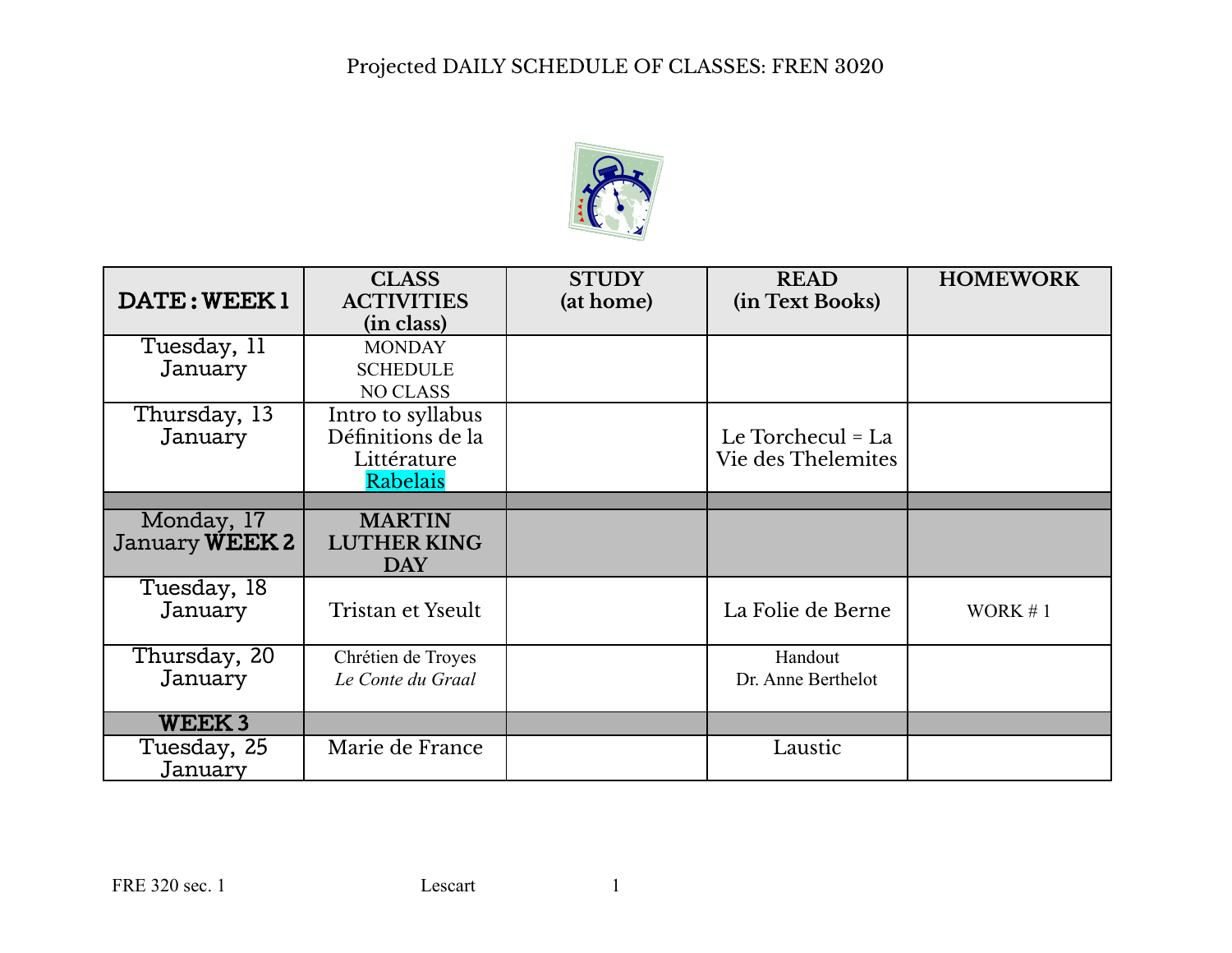| $\sim$ $\sim$<br>rhursdav<br><u>_</u> | Montaigne                         | cannibales<br>Les | WORK $#$<br>$\overline{\phantom{a}}$ |
|---------------------------------------|-----------------------------------|-------------------|--------------------------------------|
| uanuary                               | Cannibales<br>$\alpha$<br>: دب سه |                   |                                      |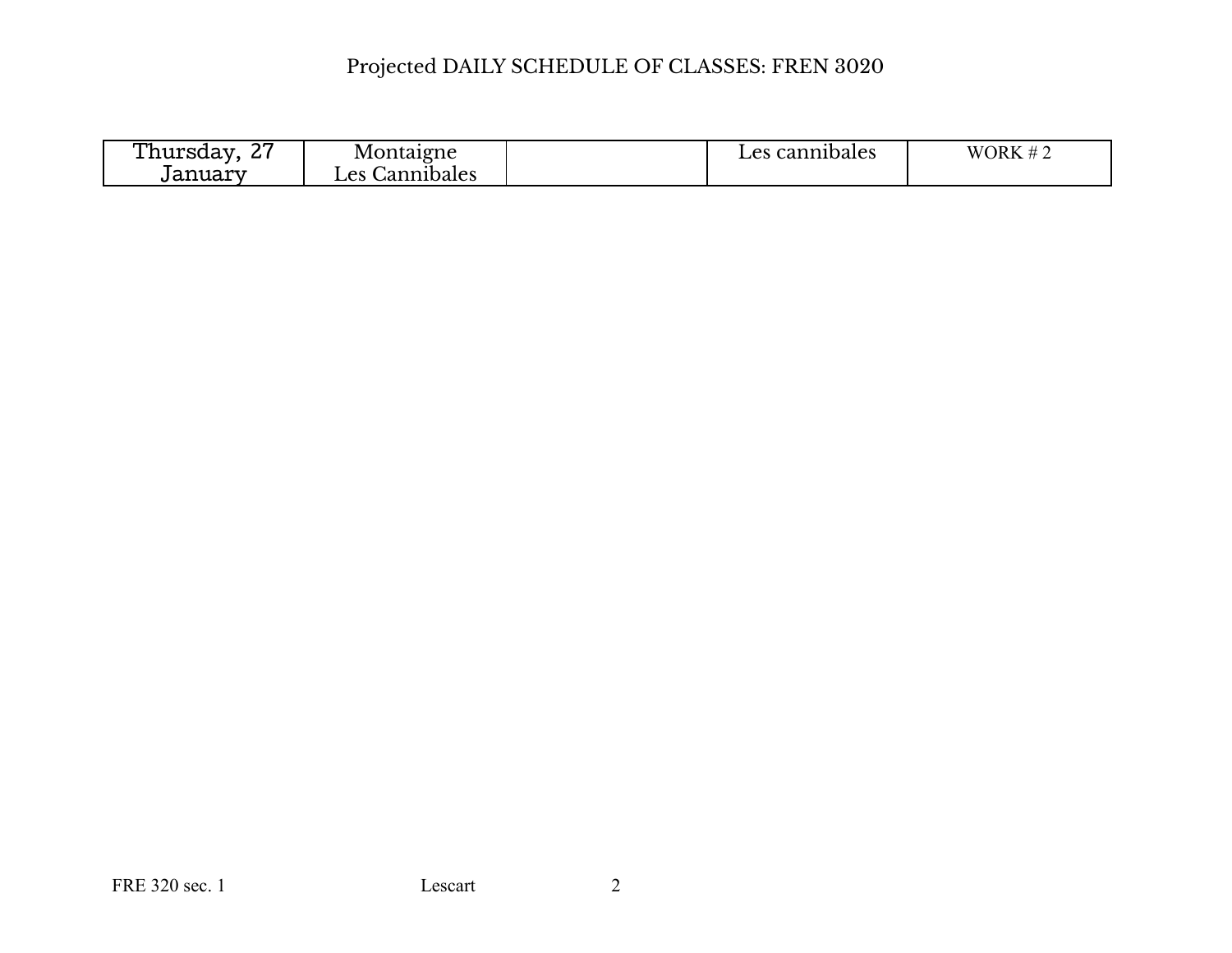| DATE: WEEK4              | <b>CLASS</b><br><b>ACTIVITIES</b><br>(in class) | <b>STUDY</b><br>(at home) | <b>READ</b> for Class<br>(in Text Book)                                                                                                                                | <b>HOMEWORK</b>                                           |
|--------------------------|-------------------------------------------------|---------------------------|------------------------------------------------------------------------------------------------------------------------------------------------------------------------|-----------------------------------------------------------|
|                          |                                                 |                           |                                                                                                                                                                        |                                                           |
| Tuesday, 1<br>Ferbruary  | René Descartes                                  |                           | Discours de la<br>Méthode                                                                                                                                              |                                                           |
| Thursday, 3<br>February  | Molière                                         |                           | L'avare                                                                                                                                                                | FILM des Comédiens<br>de l'Académie<br>Française          |
| WEEK <sub>5</sub>        |                                                 |                           |                                                                                                                                                                        |                                                           |
| Tuesday, 8<br>February   | <b>Victor Hugo</b>                              |                           | Les Misérables :<br><b>FANTINE</b> : Livre<br>II. Chapitre 3. pp.<br>113-120. Chapitre<br>VI. pp. 129-131.<br>Chapitre X. pp.<br>149-152. Chapitre<br>XII. pp. 158-163 | Jean Valjean<br>(FANTINE 1)<br>TEXT-ONLINE pdf<br>WORK #3 |
| Thursday, 10<br>February | <b>Victor Hugo</b>                              |                           | Les Misérables :<br>FANTINE. Livre 3.<br>Chapitre II. P.<br>185-190                                                                                                    | <b>FANTINE 2</b>                                          |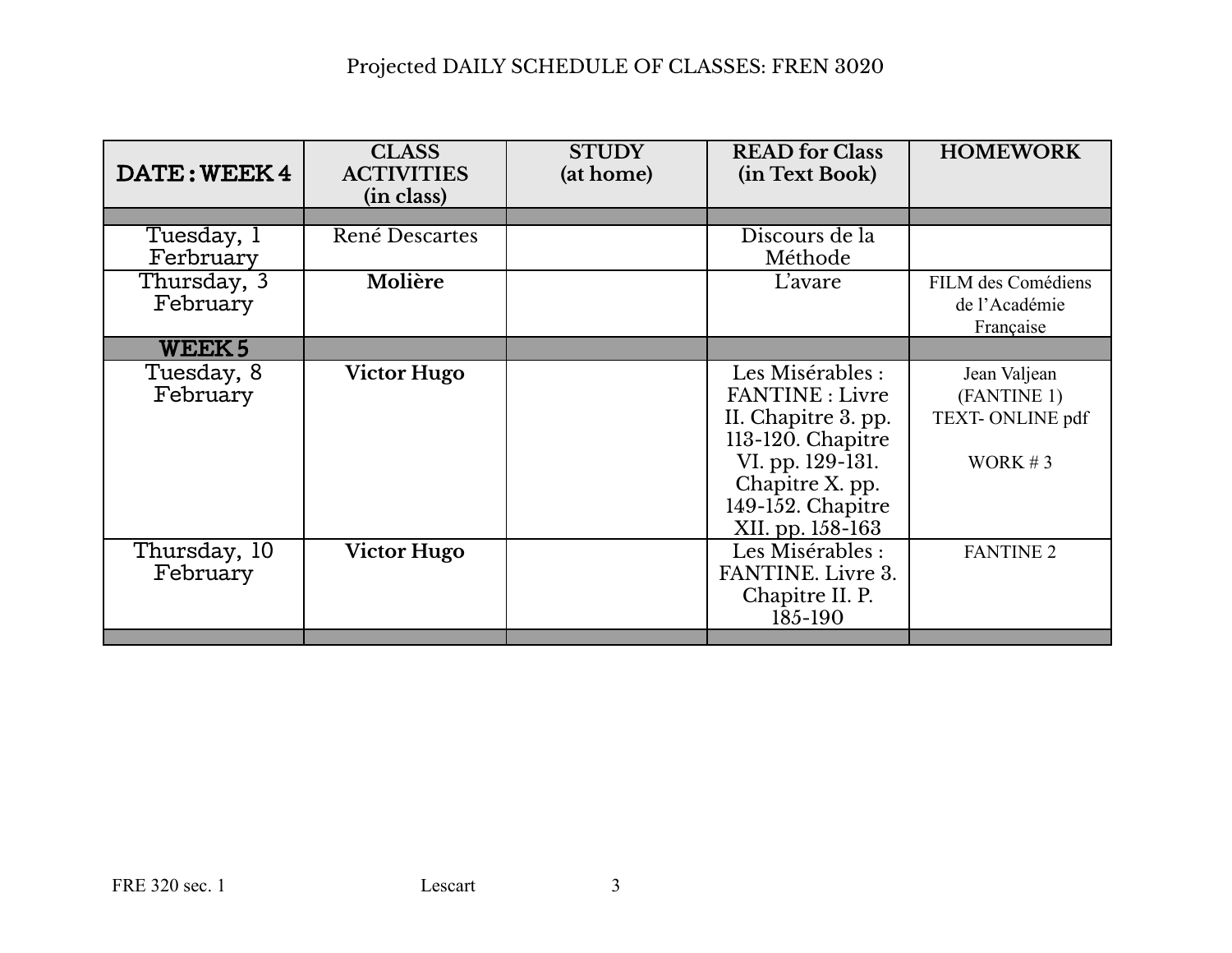| DATE: WEEK6              | <b>CLASS</b><br><b>ACTIVITIES</b> | <b>STUDY</b><br>(at home) | <b>READ</b><br>(in Text Book)                                                             | <b>HOMEWORK</b>  |
|--------------------------|-----------------------------------|---------------------------|-------------------------------------------------------------------------------------------|------------------|
| Monday, 14<br>February   | PRESIDENT DAY                     |                           |                                                                                           |                  |
| Tuesday, 15<br>February  | Victor Hugo                       |                           | Les Misérables :<br>FANTINE.<br>Chapitre III. pp.<br>191-205                              | <b>FANTINE 3</b> |
| Thursday, 17<br>February | Victor Hugo                       |                           | Les Misérables :<br>FANTINE.<br>Chapitre VII. pp.<br>206-223                              | <b>FANTINE 4</b> |
| <b>WEEK7</b>             |                                   |                           |                                                                                           |                  |
| Tuesday, 22<br>February  | <b>Gustave Flaubert</b>           |                           | Madame Bovary:<br>Iere Partie:<br>Chapitres 1-9                                           | <b>BOVARY 1</b>  |
| Thursday, 24<br>February | Gustave Flaubert                  |                           | Madame Bovary:<br>2ieme partie :<br>Chapitres 1-9                                         | <b>BOVARY 2</b>  |
| <b>WEEK8</b>             |                                   |                           |                                                                                           |                  |
| Tuesday, 1<br>March      | <b>Gustave Flaubert</b>           |                           | Madame Bovary:<br>2ieme partie :<br>Chapitres $10-15+$<br>3ieme partie :<br>Chapitres 1-2 | <b>BOVARY 3</b>  |
| Thursday, 3<br>March     | <b>Gustave Flaubert</b>           |                           | Madame Bovary:<br>3ieme partie :<br>Chapitres 3-11                                        | <b>BOVARY 4</b>  |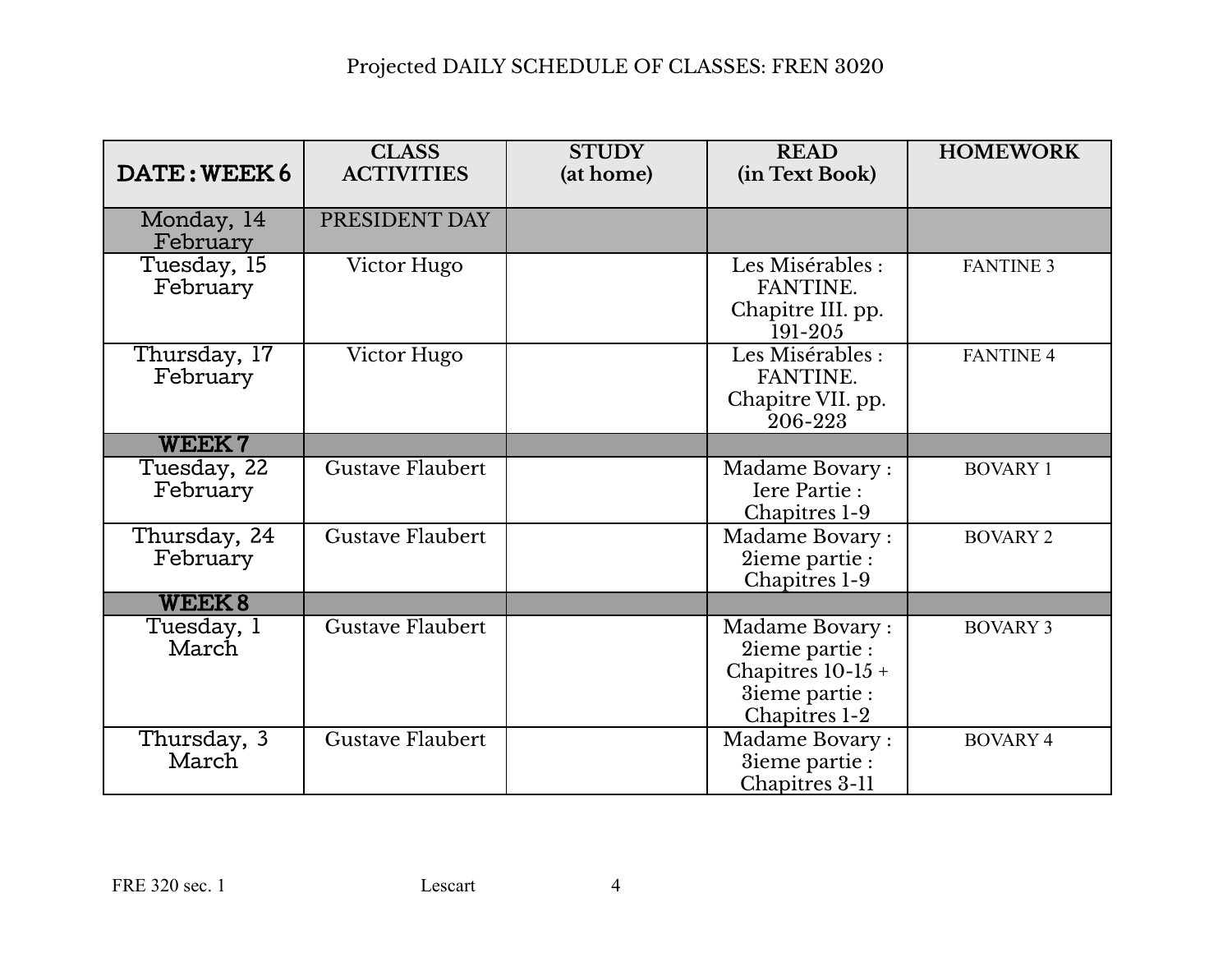| Du 7-11 March: | <b>SPRING BREAK</b> |  |  |
|----------------|---------------------|--|--|
|                |                     |  |  |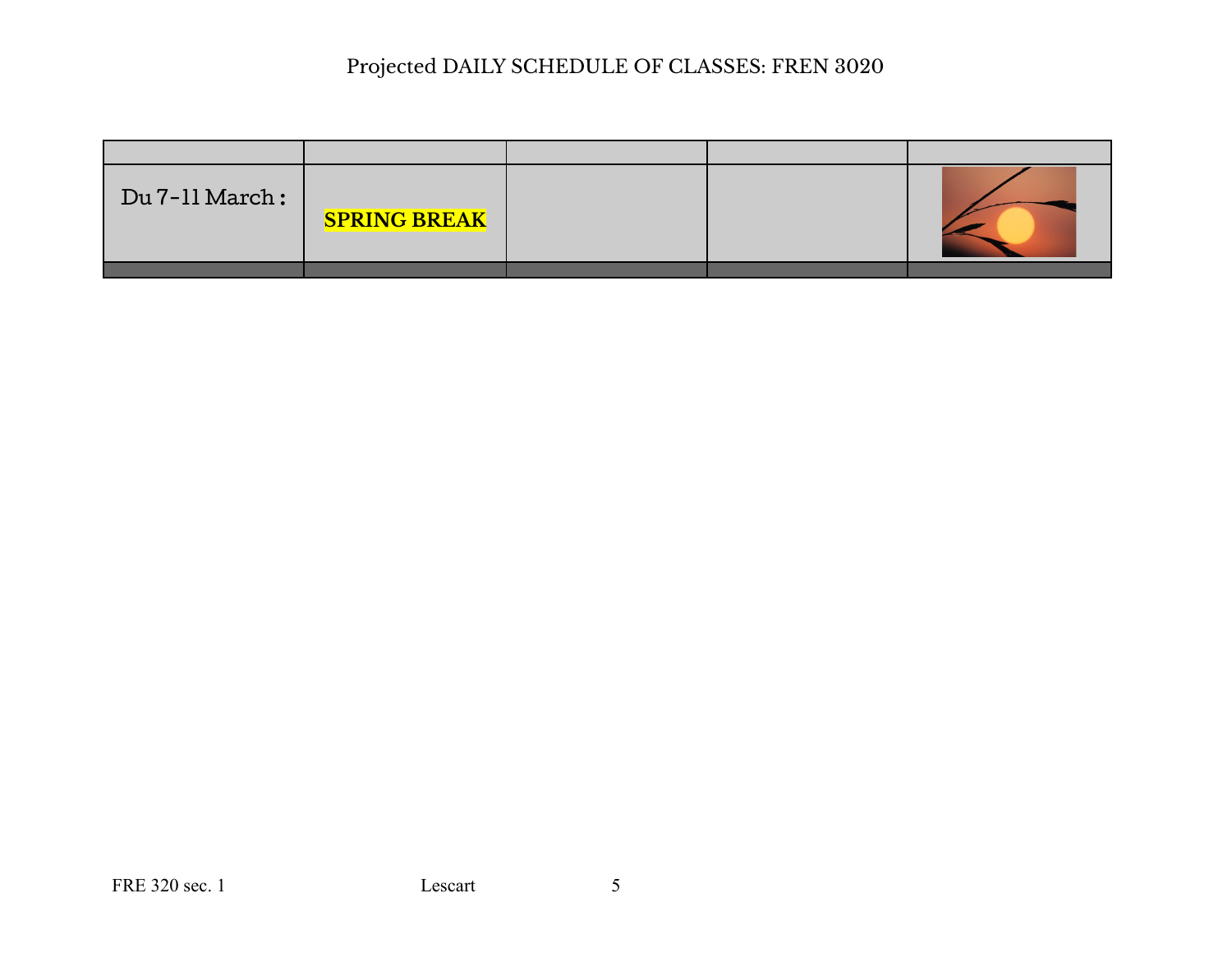| DATE: WEEK 9          | <b>CLASS</b><br><b>ACTIVITIES</b> | <b>STUDY</b><br>(at home) | <b>READ</b><br>(in Text Book)  | <b>HOMEWORK</b>  |
|-----------------------|-----------------------------------|---------------------------|--------------------------------|------------------|
| Tuesday, 15           | (in class)<br><b>MID-TERM</b>     |                           |                                |                  |
| March                 | <b>EXAM</b>                       |                           |                                |                  |
| Thursday, 17          | <b>Charles Baudelaire</b>         |                           | Les Fleurs du Mal              |                  |
| March                 | Les Fleurs du Mal                 |                           | Au Lecteur -<br>Correspondance |                  |
| <b>WEEK10</b>         |                                   |                           |                                |                  |
| Tuesday, 22<br>March  | Arthur Rimbaud                    |                           | Le Dormeur du<br>Val           |                  |
| Thursday, 24<br>March | Marcel Proust                     |                           | L'épisode des<br>Madeleines    |                  |
| <b>WEEK11</b>         |                                   |                           |                                |                  |
| Tuesday, 29           | Ionesco                           |                           |                                |                  |
| March                 | La Leçon                          |                           |                                |                  |
| Thursday, 31          | Ionesco                           |                           | La Leçon                       |                  |
| March                 | La Leçon                          |                           |                                |                  |
| <b>WEEK12</b>         |                                   |                           |                                |                  |
| Tuesday, 5 April      | Marguerite                        |                           | Hand out                       | <b>YOURCENAR</b> |
|                       | Yourcenar                         |                           |                                |                  |
|                       | Comment                           |                           |                                |                  |
|                       | Wang-Fû fut sauvé                 |                           |                                |                  |
| Thursday, 7           | <b>Albert Camus</b>               |                           | pp. $11 - 64$                  |                  |
| April                 | La Peste                          |                           | (Part I)                       |                  |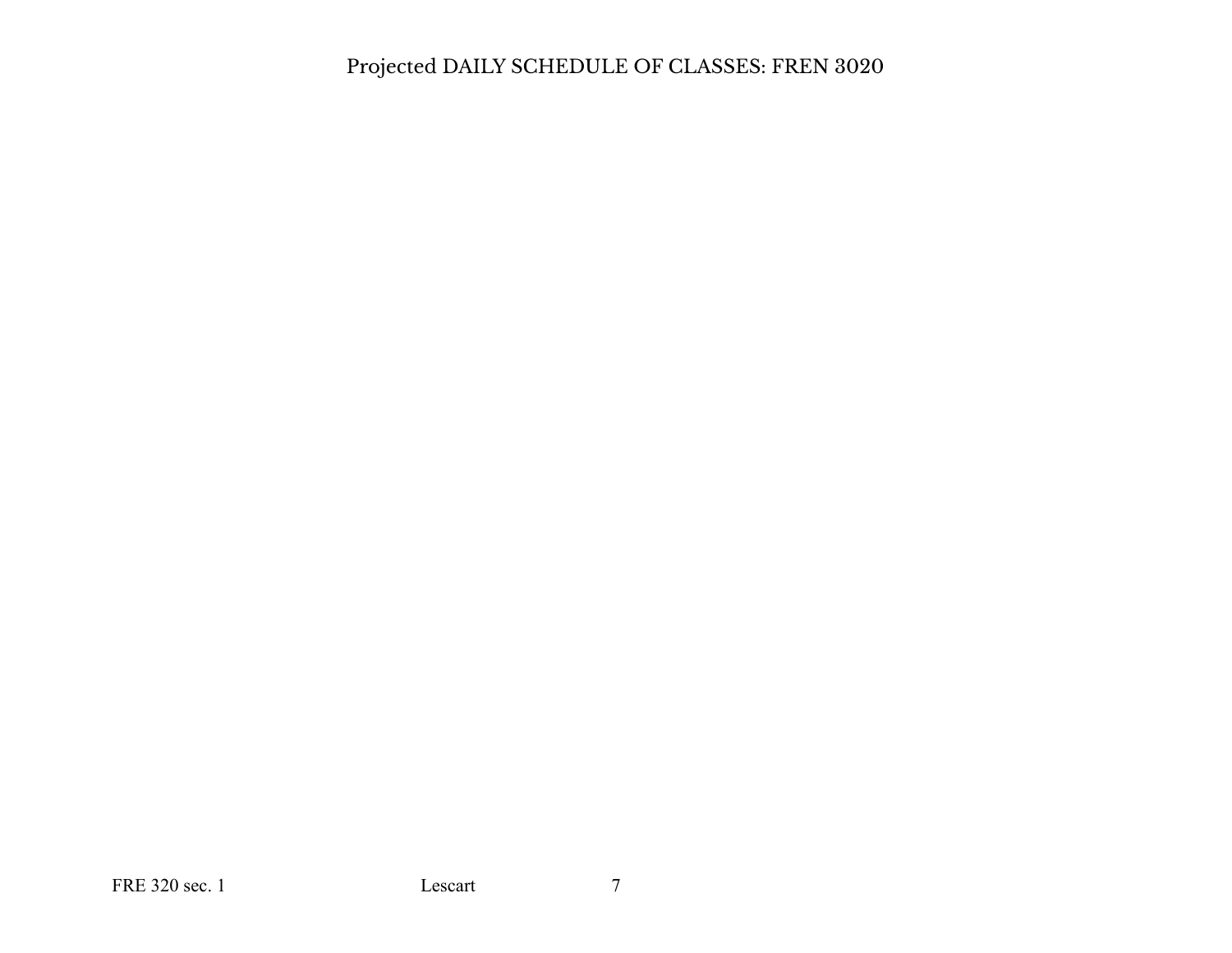|               | <b>CLASS</b>         | <b>STUDY</b> | <b>READ</b>     | <b>HOMEWORK</b>        |
|---------------|----------------------|--------------|-----------------|------------------------|
| DATE: WEEK    | <b>ACTIVITIES</b>    | (at home)    | (in Text Book)  |                        |
| 13            | (in class)           |              |                 |                        |
| Tuesday, 12   | <b>Albert Camus</b>  |              | pp. $65 - 100$  | Camus $# 1$            |
| April         | La Peste             |              |                 |                        |
| Thursday, 14  | <b>EASTER RECESS</b> |              |                 |                        |
| April         |                      |              |                 |                        |
| <b>WEEK14</b> |                      |              |                 |                        |
| Tuesday, 19   | Albert Camus         |              | pp. $101 - 151$ | Camus # $2$            |
| April         | La Peste             |              | (End part II)   |                        |
| Thursday, 21  | Albert Camus         |              | pp. 153 - 199   | Camus $# 3$            |
| April         | La Peste             |              |                 |                        |
| <b>WEEK15</b> |                      |              |                 |                        |
| Tuesday, 26   | Albert Camus         |              | pp. 200 - 232   | Camus #4               |
| April         | La Peste             |              |                 |                        |
| Thursday, 28  | Albert Camus         |              | pp. 233 - 279   | <b>FINAL ESSAY DUE</b> |
| April         | La Peste             |              |                 |                        |
|               |                      |              |                 |                        |